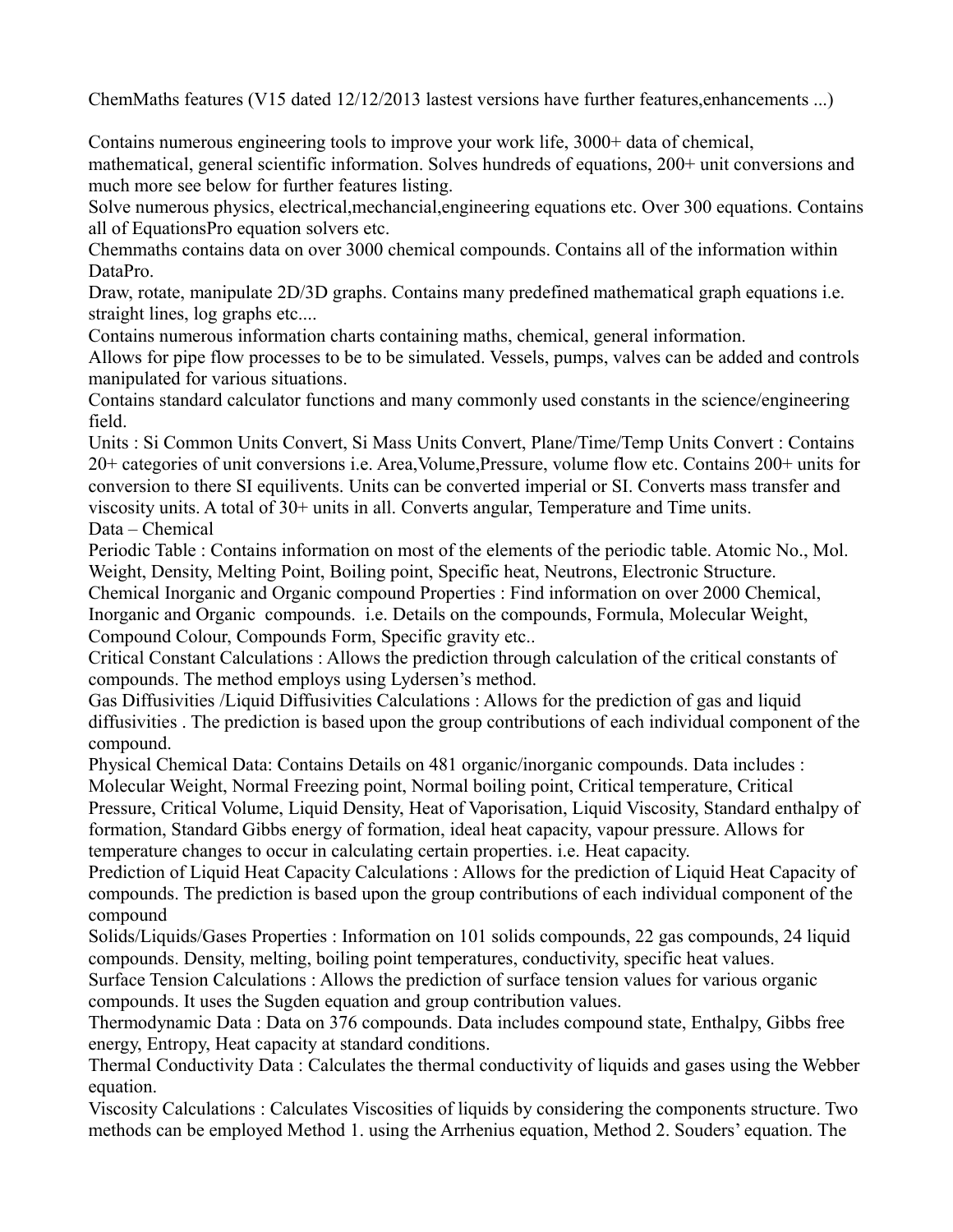program also allows viscosities of Binary Mixtures to be calculated. Informational charts : Is a bit map viewer of information charts. Contains over 30 bit maps of information from general maths to chemical information of preparations  $\&$  reactions of Alkanes, Alkenes unit conversions...etc...... Equation Solvers : Solve  $390 +$  equations ranging in the following Topics :-Batch Reaction Equations Condensers Equations Decanters Equations Design of Thin-Walled Vessels under internal pressure Equations Design of Vessels subjected to external pressure Equations Dimensionless Number Equations Distillation Equations Electrical Equations Heat Equations Heat Transfer Data. Laminar Flow Equations Heat Transfer Data,Turbulent Flow Equations Heat Transfer, Exchangers Equations Heat-Transfer factor, jh Manufacturing Equations Mechanical Design, Stress Equations Membrane Stress Equations Physics Equations Pipes Equations Vessels Design Subjected to combined loading Equations Vessels/Tanks/pumps/Compressor Equations Equations Force Diagram Solvers : Allows calculation of the forces, angles and distances in various force related problems. From set structures to forces in any direction. Eight separate items. Includes drawing of the objects. Maths Solvers : Area/Surface/Volume : Calculates areas and volumes of over 35 shapes. Rectangles, circles, cylinders, pyrimids, Annulus, sphere etc..... Includes a drawing representation of the objects. Anti/Derivative : Find the Anti. and Derivative of 39 common functions. Geometry : Calculate variables of Lines, Circle, Hyperbola equations. Includes drawing of the objects. Interest : Interest Equations solved : compound, simple and Annuity interest and also deposit calculations. Variables of each equation can be solved for. Laplace-trans : Contains 25 laplace-trans. formation equations to solve for. Sequences & Series : Find the sum, terms of arithmetic, Geometric series. Calculate Permutations, Combinations. All variables of each equation can be solved for. Statics : Allows the calculation of the centre of gravity and moments of Inertia for various objects. Includes drawing of the objects. Triangles : The lengths, angles and areas of triangles can be solved for using either the sine or cosine rule. Any length or angled can be easily solved for. Matrices : Add, Subtract, Multiply and find solutions to matrices up too 10x10 dimensions (only square matrices can be used) Graph : Graph Presentations Drawer. Allows data to be displayed in 12 types of 2D/3D graphs. i.e. line, pie, 2d/3d bar ......The graphs can be easily manipulated in different presentation formats (titles,legends,axis, background etc. can all be manipulated), 3D graphs can be rotated, graphs can be printed, copied to other programs (through the Windows clipboard). Statisitics of the graphs be be easily displayed (max., min, regression lines etc..), data can entered manually or through a text file or